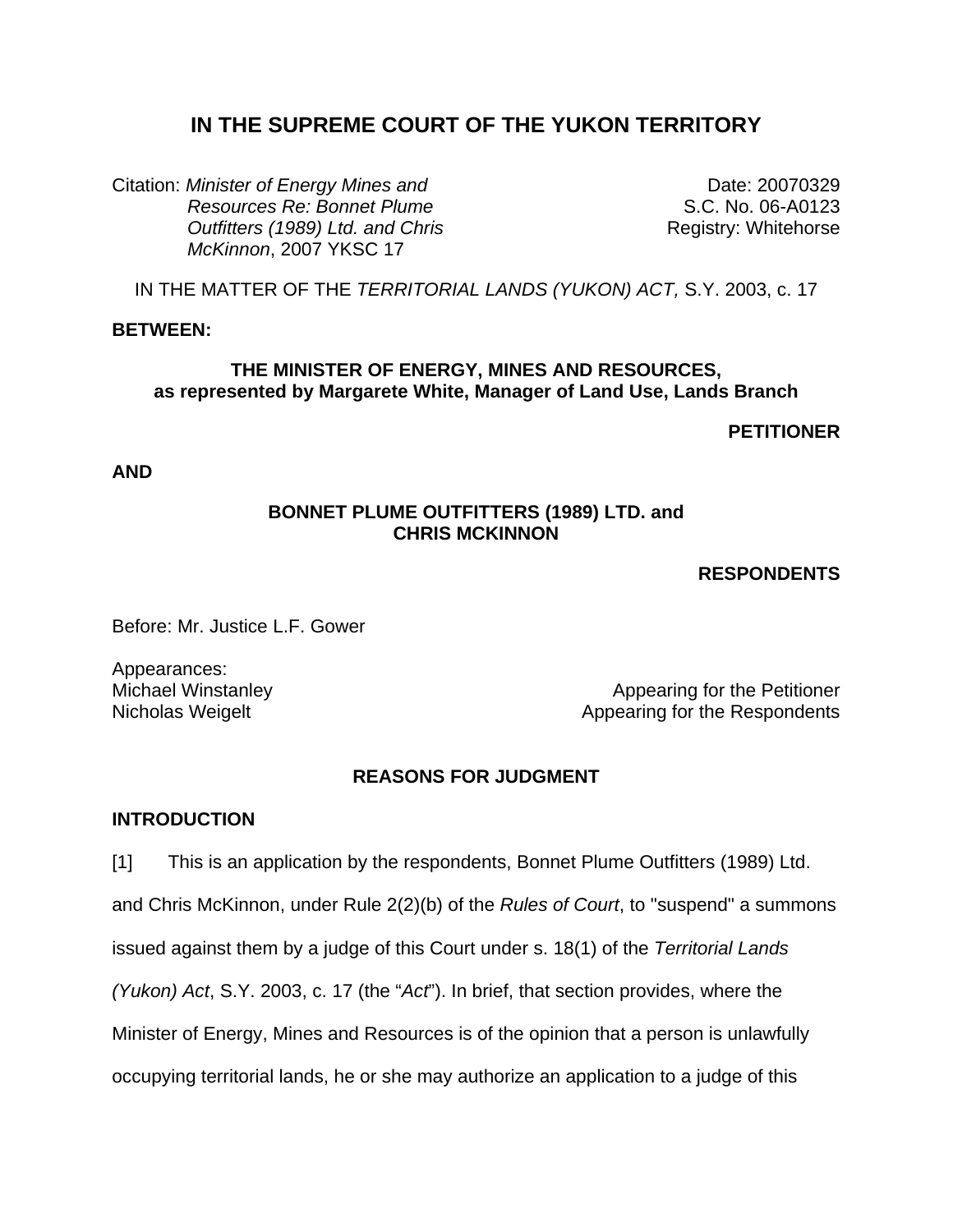Court for a summons directing the occupier to promptly vacate the lands or to show

cause within thirty days why a further order for their removal should not be made.

[2] The issue before me is whether the application for the summons should be with

or without notice to the respondents.

# **POSITIONS OF THE PARTIES**

[3] Counsel for the respondents argued that the *Act* is silent as to the manner in

which an application for a summons under s. 18 of the *Act* is to be made. Consequently,

he says that Rule 10 of the *Rules of Court* should apply. That Rule deals with originating

applications and states as follows:

"10(1)(a) An application, other than an interlocutory application or an application in the nature of an appeal, may be made by originating application where

> (a) an application is authorized to be made to the court . . .

(4) Unless these rules provide otherwise, a copy of the petition and of each affidavit in support must be served on all persons whose interests may be affected by the order sought." (my emphasis)

[4] Pursuant to Rule 11(2)(a), "service" of a document on an individual is effected

"by leaving a copy of the document with him or her".

[5] The respondents' counsel noted that, once a summons has been obtained from

this Court, s. 18(5) of the *Act* allows for "service" of that summons to be made:

". . . by personal delivery to the person named in it or by leaving a copy with an adult person found on the lands and by posting up another copy in a conspicuous place on the lands or, where no adult person is found on the lands, by posting up copies in two conspicuous places on the lands." (my emphasis)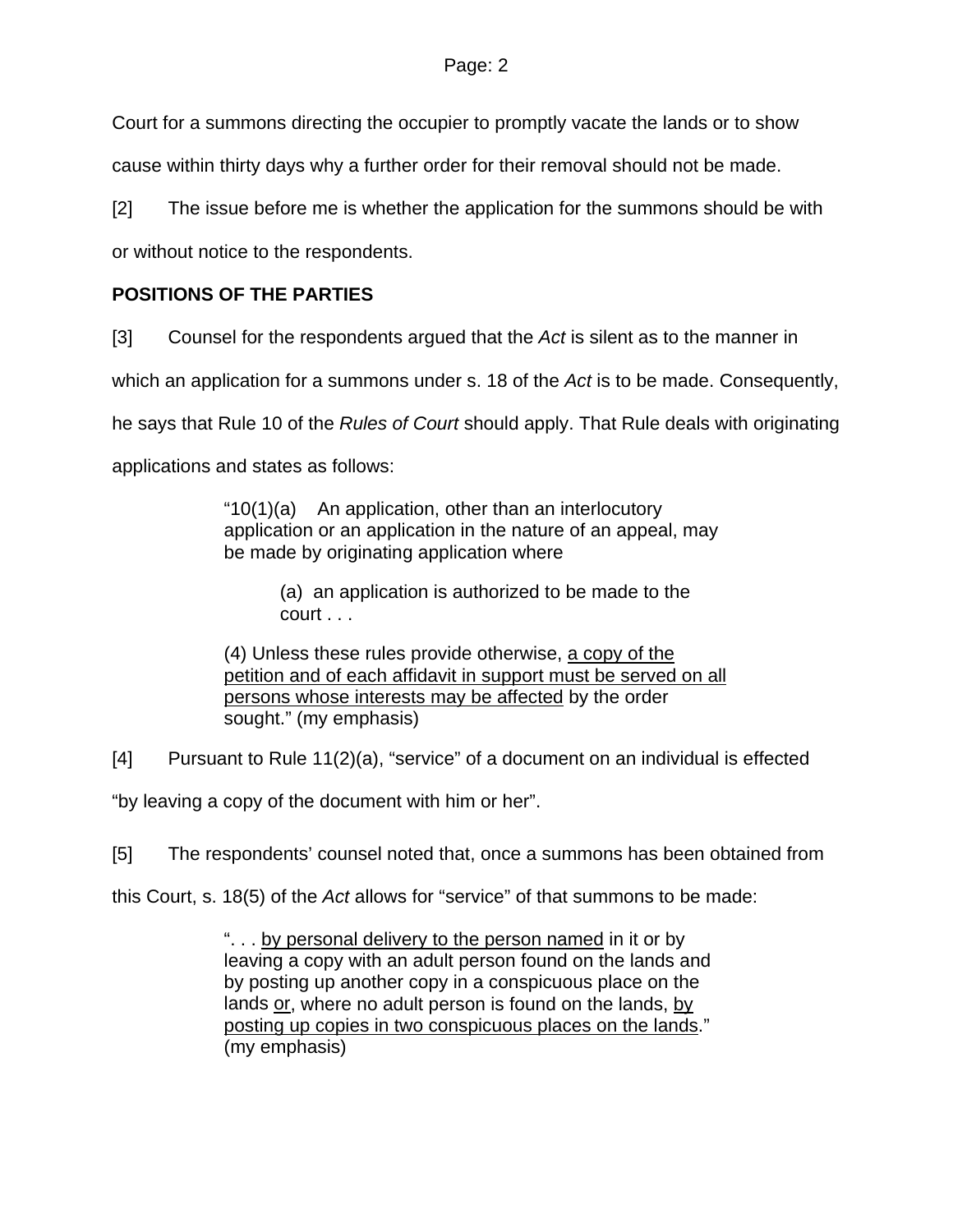Counsel pointed out that the term "personal delivery" is confusing, since the notion of "delivery" under the *Rules of Court* is premised on a party having previously provided an address for delivery, following which documents may be delivered to that address either physically, by mail or by fax transmittal. That is to be contrasted with the concept of "service" in the *Rules*, where a document is left directly (or personally) with the individual being served. (Indeed, with respect to *delivery* of a document, there is no requirement in the *Rules* to prove that a document was actually received by the person, only that the document was delivered by one of the means set out in Rule 11(6.1): *Kapelus* v. *University of British Columbia*, 2000 BCCA 564.)

[6] Thus, the respondents' counsel argued that the form of "service" contemplated in s. 18(5) of the *Act* is of a lesser standard than that required by the *Rules* and that this creates the potential for significant mischief and unfairness. For example, if the occupier of the territorial lands is a big game outfitter, as is allegedly the case in the within matter, such an outfitter will not generally be present on their outfitting concession over the winter months. Therefore, if a summons is obtained under s. 18(1) of the *Act*, and no one is present on that portion of the outfitting concession being occupied, presumably by the existence of some buildings or other structures, then s. 18(5) of the *Act* can be satisfied by simply posting up copies of the summons in two conspicuous places on the lands. That would then trigger the running of the thirty day time period under s. 18(1)(b) of the *Act*, within which the named occupier is required to show cause why he or she should not be removed. In the absence of showing cause, the government can return to this Court for a final order for that person's summary removal from the lands, which presumably may authorize the removal or razing of any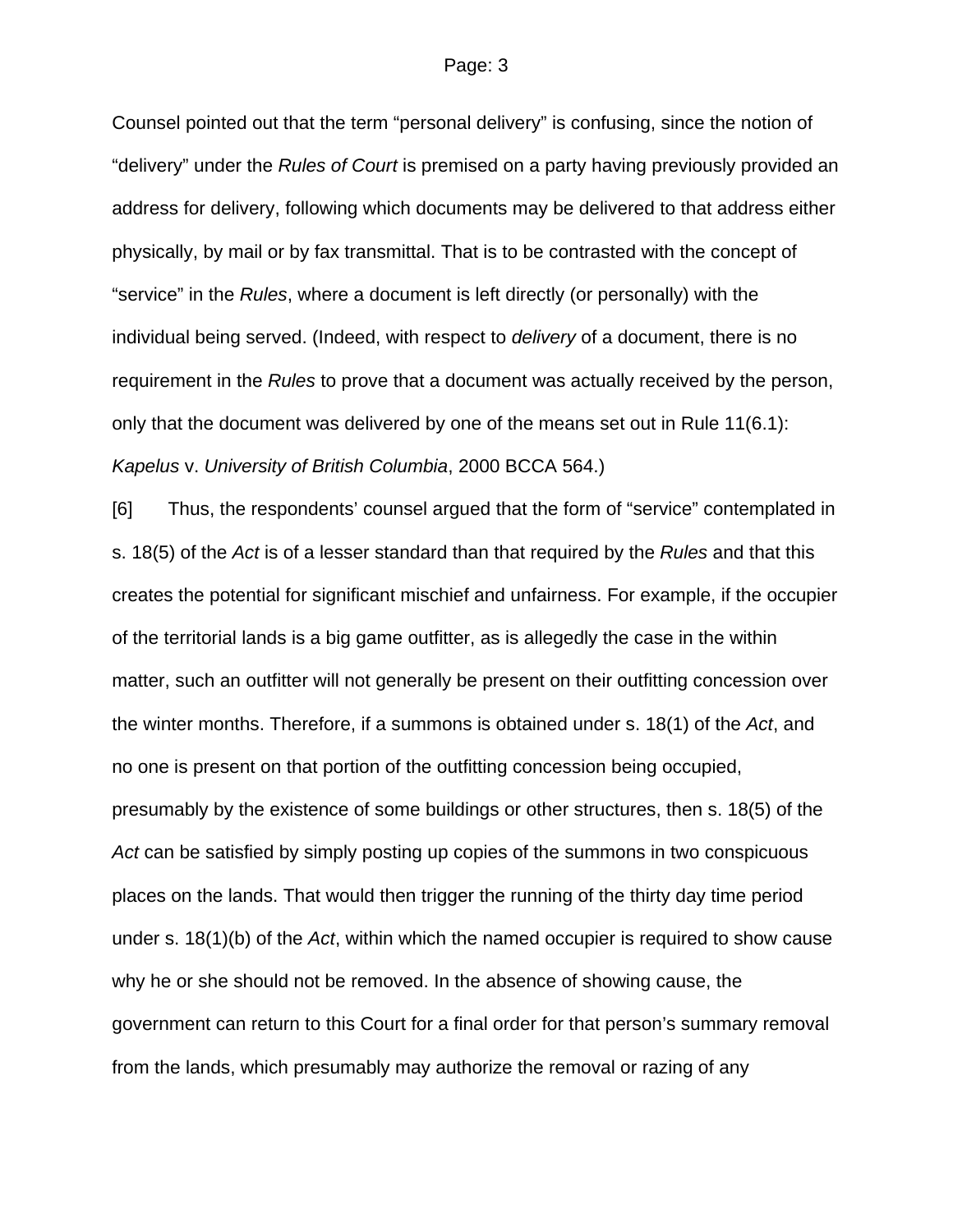unauthorized structures on the lands. Furthermore, counsel says that in many instances these are structures of significant value (e.g., lodges, cabins, sheds and the like), which given the remote locations involved, may have taken years to complete.

[7] The argument of the respondents' counsel is that, if the initial summons is obtained without notice to the outfitter, then the entire process could theoretically violate the outfitter's right to be heard under the rules of natural justice. Further, given the potentially significant consequences which might flow after the posting of such a summons on the property, it is reasonable to interpret s. 18(1) of the *Act* as anticipating that Rule 10 of the *Rules of Court* will be complied with, such that a copy of the petition and each affidavit in support must be served on each of the respondents prior to the hearing to obtain the summons.

[8] Counsel for the Minister pointed to Rule 1(4) of the *Rules of Court* which states:

"These rules govern every proceeding in the Supreme Court except where an enactment otherwise provides."

[9] Further, since s. 18(1) of the *Act* specifically authorizes an application for a summons, it is the summons which must have been intended to be the instrument by which the respondent(s) would receive notice and that therefore the application for the summons need not be on notice. Consequently, the Minister's counsel argued that Rule 41(16.3) applies. That reads:

> "(16.3) An application of which notice need not be given may be made by filing

- (a) a requisition in Form 56,
- (b) a draft of the order in Form 56A, and
- (c) evidence in support of the application."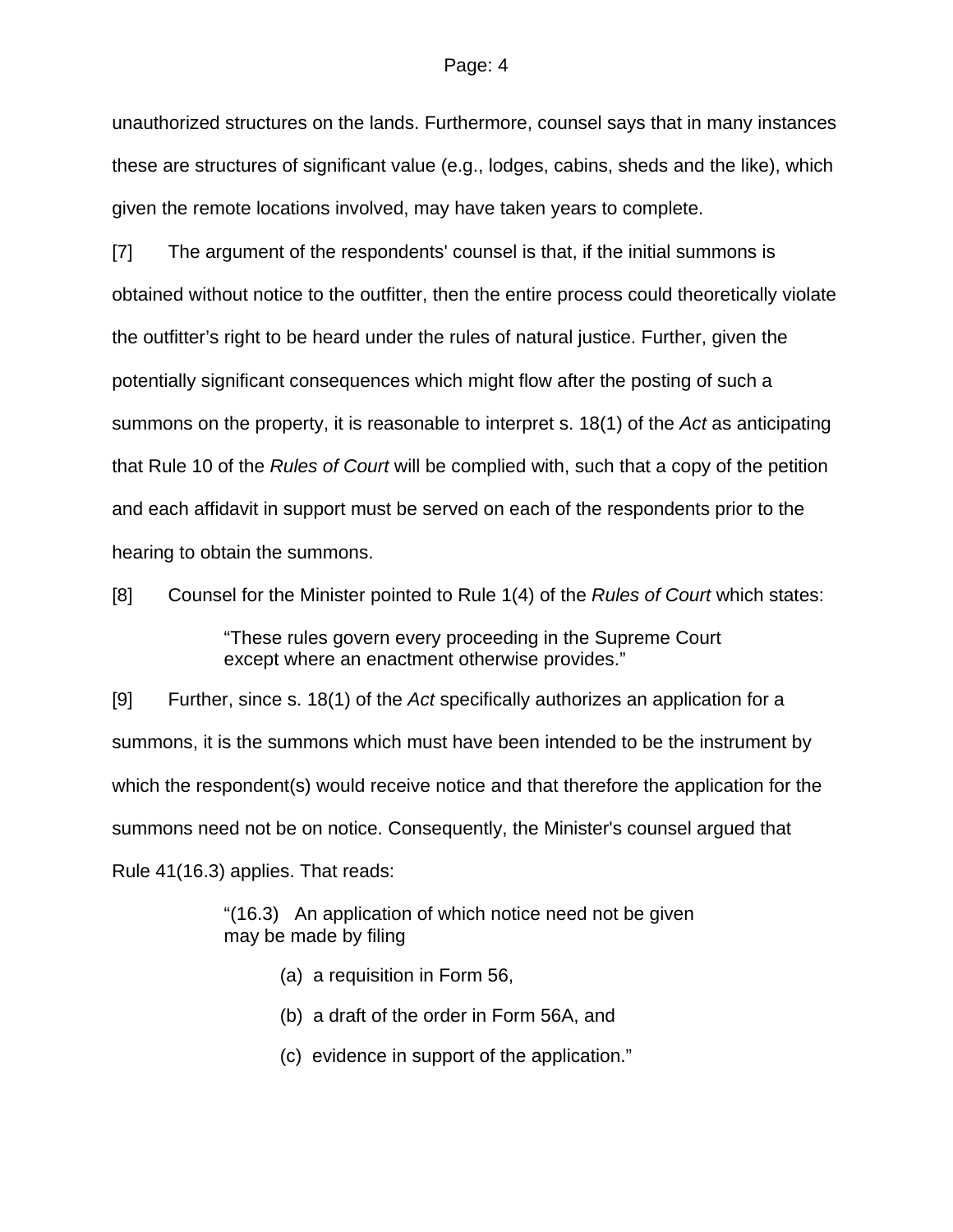[10] The Minister's counsel informed me that, in his experience, it is not unusual for government inspectors to come across various camps, including cabins and other structures, which are not readily identifiable. I am informed that simply having the GPS (global positioning system) coordinates of such structures may be insufficient information for the government to determine the name of the interested party from its databanks. For example, it might be a cabin on a trap line concession; alternatively, it might be a structure on a placer or quartz mining claim, authorized under the legislation governing such mining; further still, it might be a structure authorized by an historic Crown grant from the late 1800's. (I gather from what the Minister's counsel tells me, that government inspectors would be wise to exercise caution, combined with due diligence in seeking to identify the owner/occupier of such structures before taking steps to have them removed from the lands.)

[11] Accordingly, the Minister's counsel further argued that it must have been the intention of the legislature that s. 18 of the *Act* would allow for a "balancing of interests" in situations where apparently unlawful structures may be located on territorial lands, but the owner or occupier of those structures is not readily identifiable. As I understand it, this argument presupposes that a summons has been obtained under s. 18(1) of the *Act* and that, if the owner/occupier of the structures in that location is otherwise incapable of being identified, s. 18(5) allows the government to simply post the summons in two conspicuous places on the lands. That then triggers the thirty day time period under s. 18(1)(b) for that person to show cause. Upon failing to do so, the final order for removal can then be obtained. In this way, the government is not "stymied"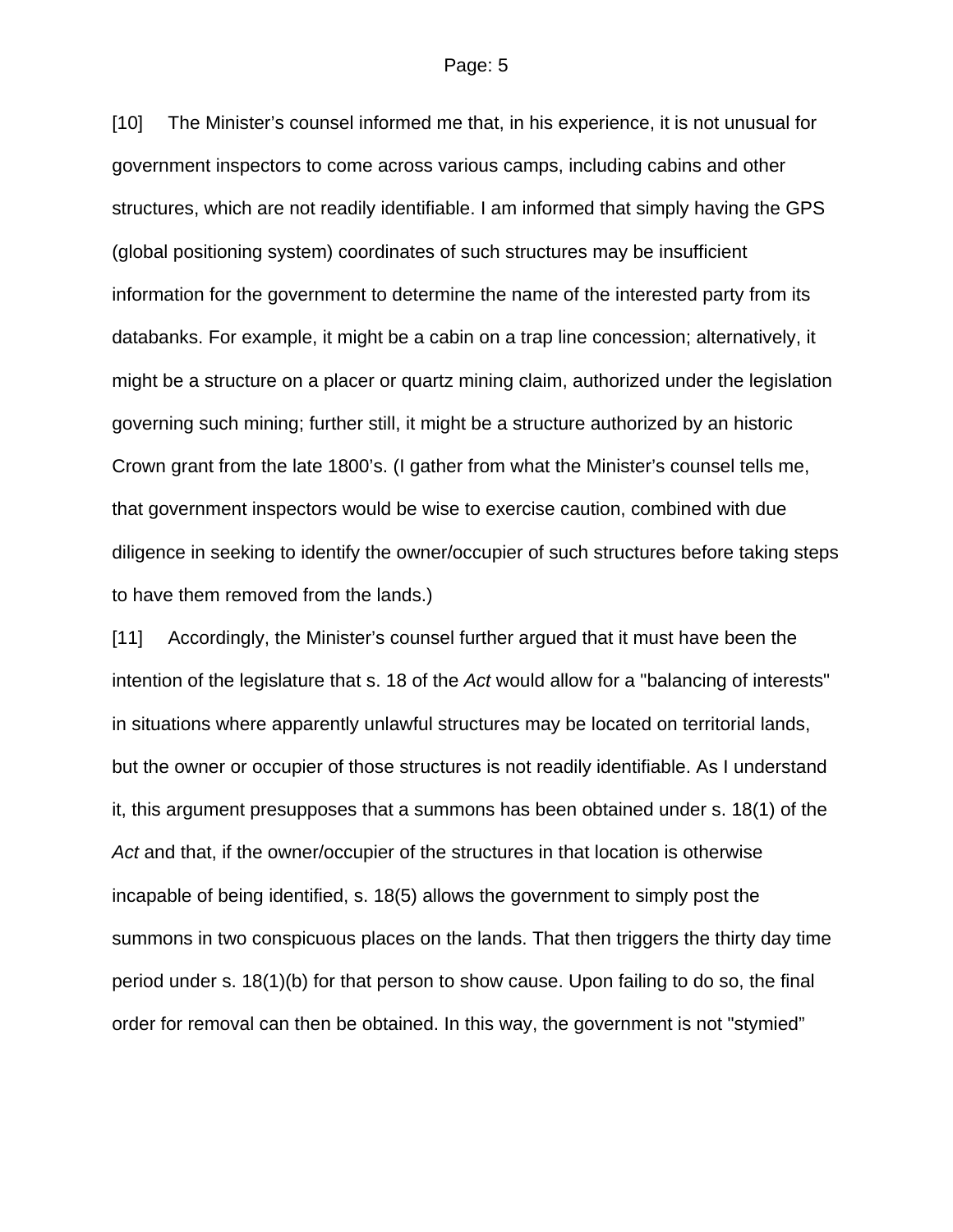from removing unlawful structures, simply because the owner of such structures is unknown.

**ANALYSIS** 

[12] I have already quoted from s. 18(5) of the *Act*. For convenience, I will also set out

ss. 18(1) and (2):

"18(1) Where, under this Act, the right of any person to use, possess, or occupy territorial lands has been forfeited or where, in the opinion of the Minister, a person is wrongfully or without lawful authority using, possessing, or occupying territorial lands and that person continues to use, possess, or occupy, or fails to deliver up possession of, the lands, an officer of the Government of the Yukon authorized by the Minister for that purpose may apply to a judge of the Supreme Court for a summons directed to that person calling on that person

> (a) to forthwith vacate or abandon and cease using, possessing, or occupying the lands; or

(b) within thirty days after service of the summons on that person to show cause why an order or warrant should not be made for the removal of that person from the lands.

(2) Where a summons has been served under subsection (1) and within thirty days from the service of it the person named in the summons has not removed from, vacated, or ceased using, possessing, or occupying the lands, or has not shown cause why they should not do so, a judge of the Supreme Court may make an order or warrant for that person's summary removal from the lands."

[13] Counsel were unable to provide me with any authorities on the issue of notice.

However, I have come across two cases which may be of assistance. *615231* 

*Saskatchewan Ltd.* v. *Schulz*, 2002 SKQB 123, is a decision of Baynton J. There the

applicant applied without notice for leave to serve the respondents with a notice of

motion directing them to show cause why they should not be removed from certain land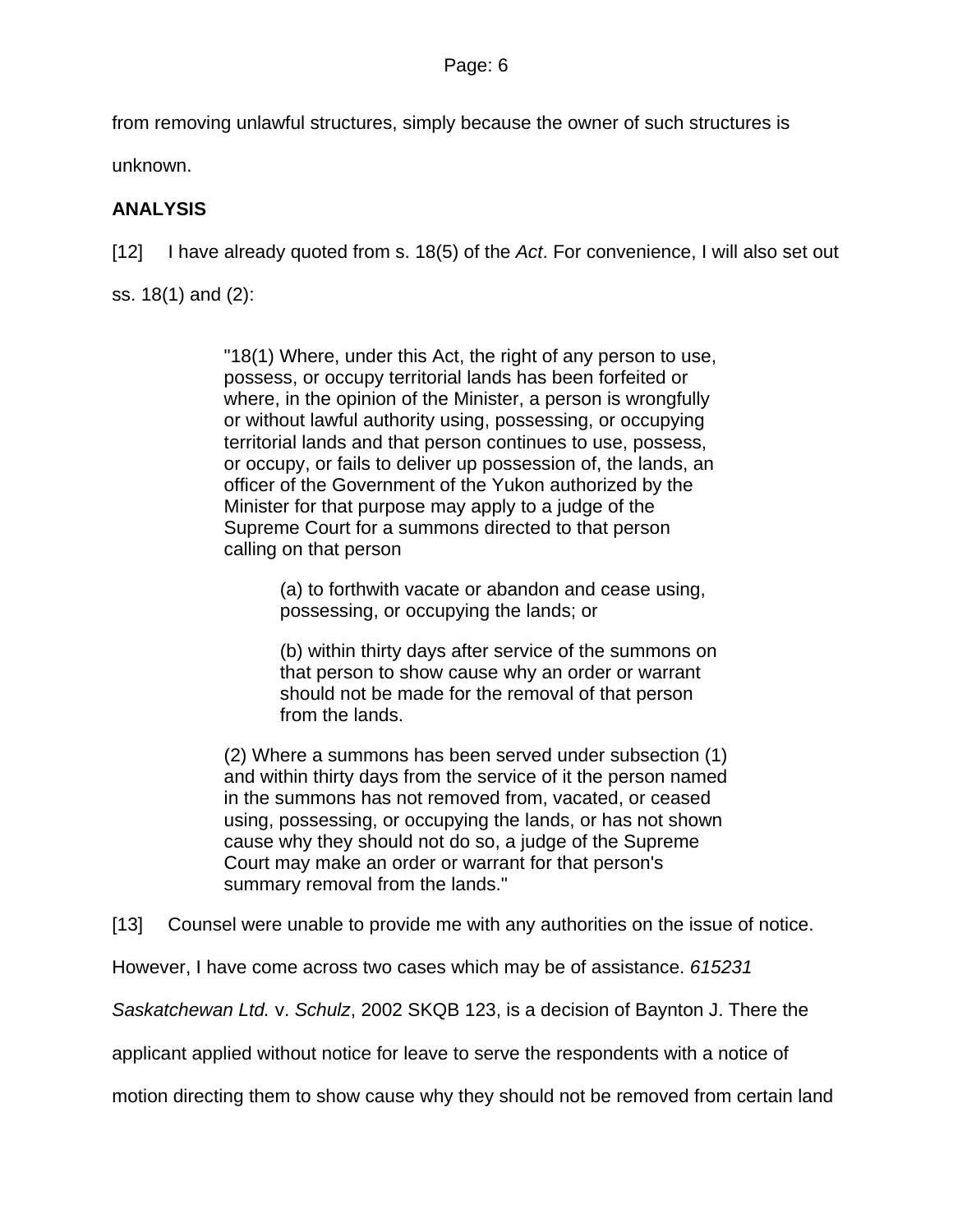which they were possessing and occupying. The matter involved *The Recovery of* 

*Possession of Land Act*, R.S.S. 1978 c. R-7, as amended. Section 3(1) of that *Act* bears some similarity to s. 18(5) of the *Territorial Lands (Yukon) Act* and therefore I will quote it fully here:

> "3(1) When a person refuses or fails to cease using or occupying land that he is wrongfully or without lawful authority using or occupying, the person entitled to possession may, upon affidavit of the facts, apply ex parte to a judge of Her Majesty's Court of Queen's Bench for Saskatchewan sitting at the judicial centre nearest to which the land is situated for an order granting him leave to serve a notice of motion directed to the person in possession and returnable before the judge at such time and place as may be fixed by the order, requiring the person to whom the notice is directed to show cause why an order should not be made for his removal from the land, and to compel him to vacate it, and to cease using or occupying it."

[14] Under the Saskatchewan *Act*, once the order to serve the notice of motion is

obtained, s. 3(2) provides for the manner of such service. Once again, it bears some

similarities to s. 18(5) of the *Territorial Lands (Yukon) Act*:

"It shall be sufficient service of the notice if a copy thereof is left with a grown-up person found on the land, and another copy is put up in some conspicuous place thereon, or, where no grown-up person is found on the land, if a copy is put up in two conspicuous places thereon."

[15] The facts in *Schulz* are of little assistance and the case was decided largely on

the ground that an application for leave to serve a notice of motion should not be

brought on a without notice basis in cases where the applicant is aware that the

respondent is represented by a lawyer. However, Baynton J. nevertheless remarked

generally, at para. 9, that the *Act* under consideration there:

". . . grants an extraordinary remedy which ought to be strictly construed. It was designed to provide an expedient and summary procedure to obtain an order removing a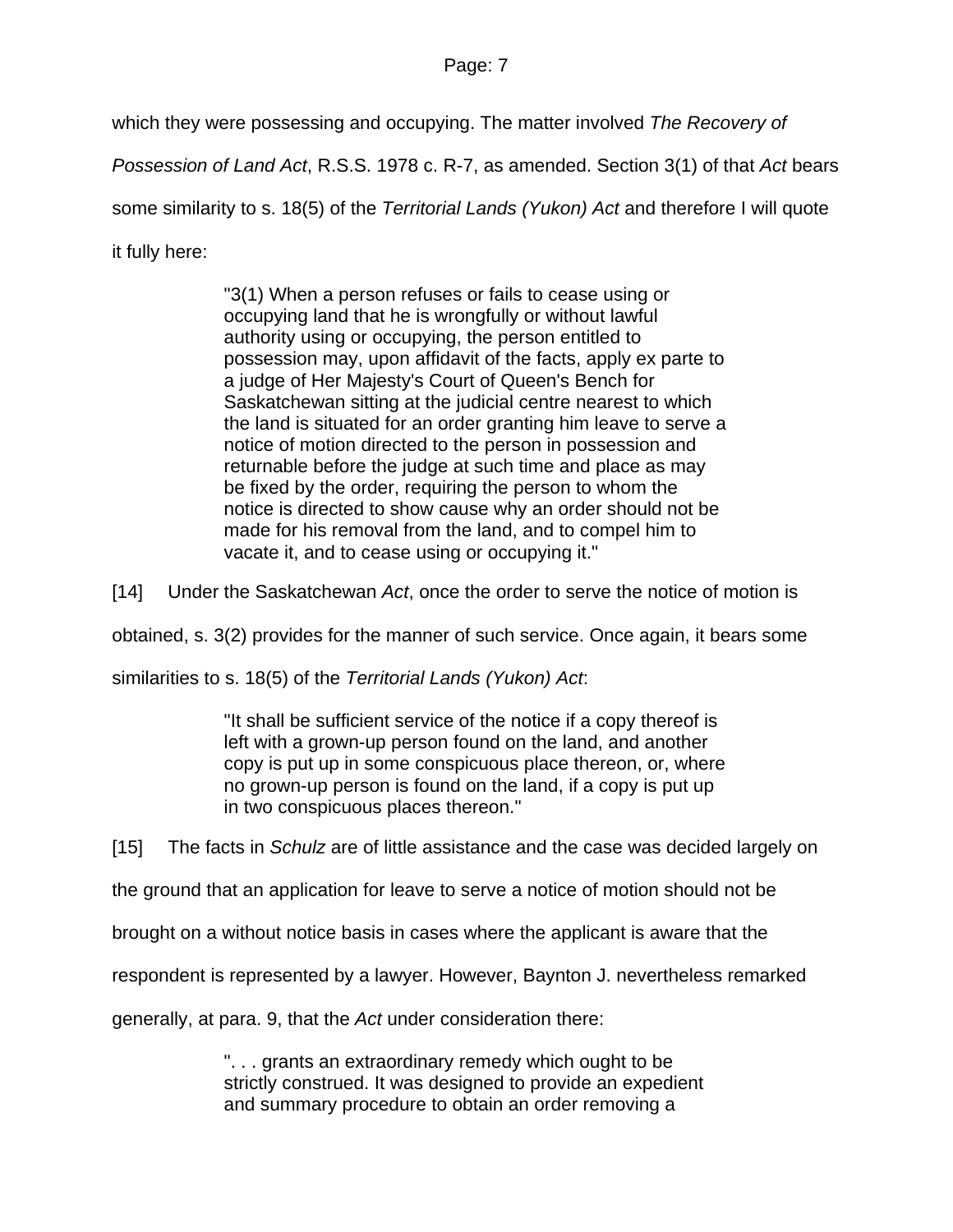person who is in possession of land or premises clearly without colour of right, such as a "squatter" or a "trespasser". *598225 Saskatchewan Ltd.* v. *Cunningham*, [1994] 4 W.W.R. 30 (Sask. Q.B.)."

And later:

"It does not follow that just because the *Act* permits this [without notice] procedure, leave will be routinely granted by the court. The *Act* implies that the court has some discretion to refuse leave. To interpret it otherwise leads to the inevitable conclusion that the leave requirement is a needless step in the proceedings."

[16] I accept the reasoning and conclusion in *Schulz*. Even though the legislation there *expressly* authorized a without notice application, the court nevertheless held that it has discretion to refuse leave (for an order to serve the notice of motion to require the occupier to show cause). If the *Act* were interpreted in such a way as to remove the discretion of the court on such an application, then the leave requirement would be a needless step in the proceedings.

[17] The provisions in *Schulz* are comparable with s. 18(1) of the *Territorial Lands (Yukon) Act*. Obviously, the latter does not expressly authorize a without notice application for the summons. However, it cannot have been the intention of the legislature that every such application would be routinely granted. Rather, the presiding judge of this Court retains discretion as to whether or not to issue a summons. Accordingly, there is good reason why the respondents should be entitled to be heard on such an application, in order that the presiding judge has the benefit of representations from both sides before deciding whether to issue the summons. That is particularly so, given that once the summons is issued and "served" under s. 18(5), in a manner which may never come to his or her actual attention, the respondent is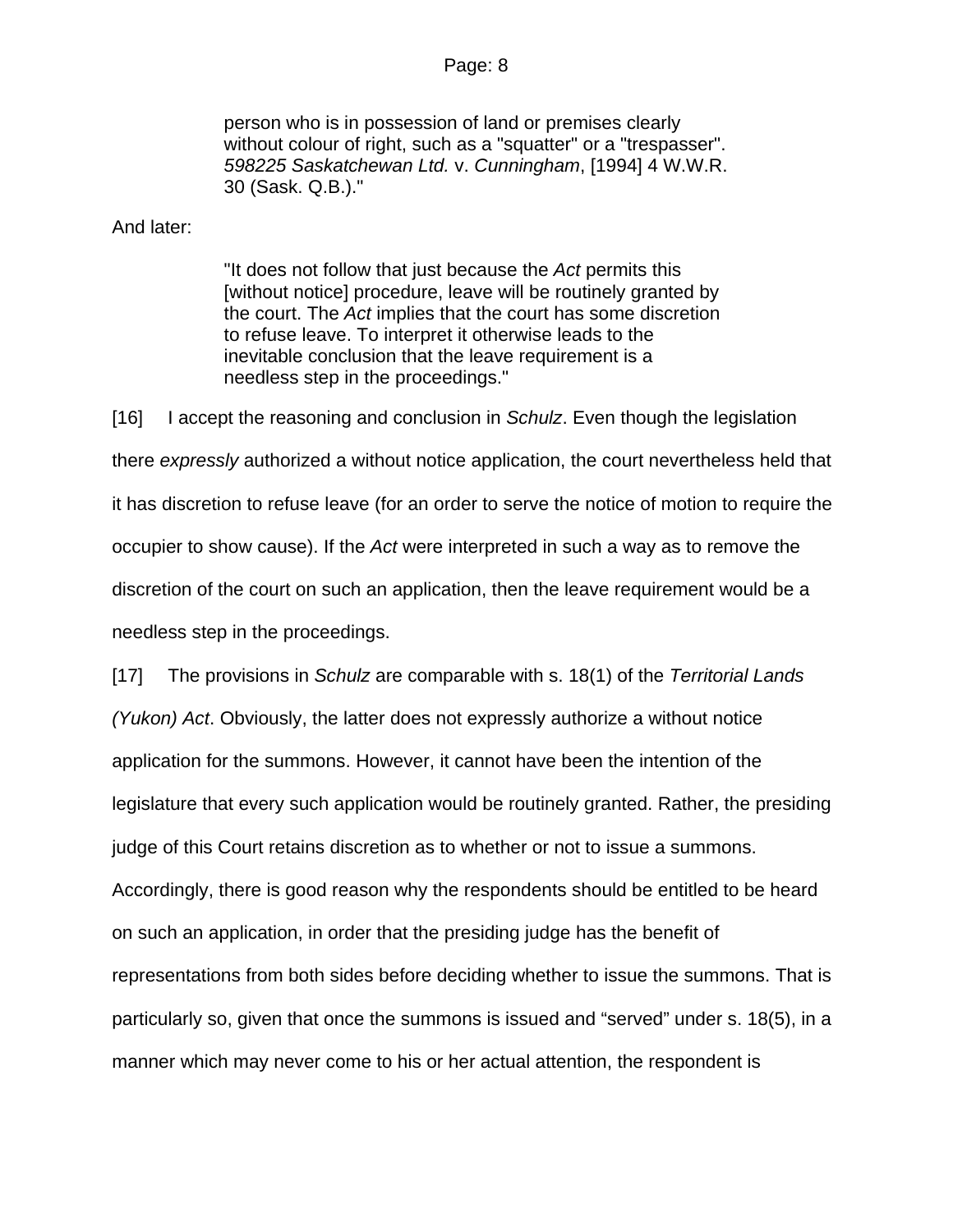effectively in jeopardy of a considerable economic loss from the removal of the structures from the lands.

[18] *Boardwalk Reit Limited Partnership* v. *Busler*, 2006 ABQB 695, dealt with certain provisions in the Alberta *Residential Tenancies Act*, S.A. 2004, c. R-17 (the "*RTA*"), which are also similar, in some respects, to s. 18 of the *Territorial Lands (Yukon) Act*. Section 41 of the Alberta *RTA* provides that if a landlord applies to the court for termination of a tenancy, the landlord is to serve the notice of the application and any supporting affidavit upon the tenant. However, s. 57 of the *RTA* deals with the service of notices and, while s. 57(1) provides that notice must be served personally, by registered mail or certified mail, s. 57(3) allows the landlord to serve "by posting the notice, order or document in a conspicuous place on some part of the premises" if the tenant is absent from the premises or is evading service. Finally, s. 57(6) states "This section does not apply to service governed by the rules or practice of a court."

[19] At paras. 7 to 9 of *Boardwalk*, Acton J. held as follows:

"7 The *Rules of Court* relating to service have the force of legislation and the practice of the Court is governed by them. Whatever inherent jurisdiction the Court may have does not permit it to ignore the *Rules*.

8 Section 71 of the *RTA* requires that an application under the Act to the Court of Queen's Bench must be made by way of originating notice, which is defined in the *Rules* (Rule 5(1)(k)) as a pleading by which an applicant commences its action.

9 Rule 14 of the *Rules of Court* specifically requires that a document by which an action or other proceeding is commenced is to be served personally. Rule 15(1) indicates that personal service is effected on an individual by leaving a true copy of the document to be served with the individual.

. . . Rule 23(1) provides for substitutional service where it is impractical for any reason to effect prompt personal service, but only on order of the Court."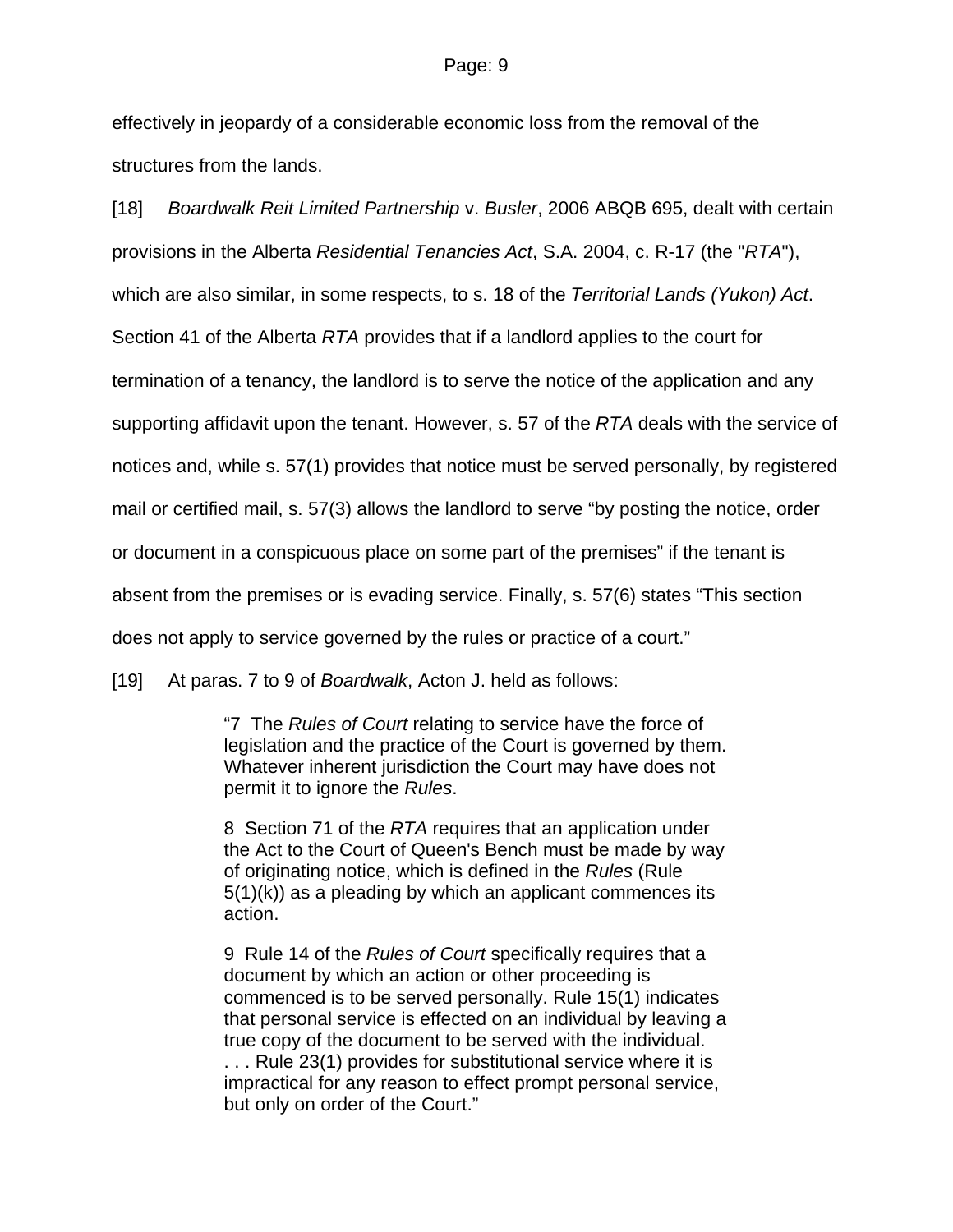[20] Acton J. then went on to quote from Veit J., in *Owczarczyk* v. *Livingston*, 2003

ABQB 158, who confirmed that personal service is a requirement under the Alberta *RTA*

and that any other form of service is inadequate. At para. 10 of *Boardwalk*, Veit J. was

quoted as follows:

"The key provision here is s. 57(5) [now s. 57(6)]; our *Rules of Court* require that when a proceeding is commenced against a party, that party must be given personal notice of the proceedings. Therefore, although the applicants may have been able to rely on s. 57(3) of the *RTA* to post notices of termination on the premises' door by virtue of Ms. Livingston's being absent from the premises, they cannot do so for their originating notice. Therefore, Ms. Livingston did not have proper notice of the application and therefore the court cannot make any finds [as written] against her . . . " (my emphasis)

[21] In *Boardwalk*, Acton J. was sitting as an appeal court from a decision of Master

Waller in chambers. She agreed with Master Waller's written decision below and quoted

him, at para. 11, as stating

"Personal service is preferable for a number of reasons. First it provides absolute certainty that the documents have been received by the respondent(s). Secondly it serves to emphasize the importance of the documents. . . ."

Acton J. then noted that Master Waller had referred to Justice Côté's decision in

*Hansraj* v. *Ao*, 2004 ABCA 223, to support the proposition that proper service is

important and that serious problems can arise in the absence of proper service. Not

surprisingly, Acton J. concluded, at para. 13, "The important aspect of personal service

is that it gives the Court comfort that the document in question has come to the personal

attention of the defendant or respondent in the matter."

[22] Section 18 of the *Territorial Lands (Yukon) Act* does not contain a provision

analogous to s. 57(6) of the *RTA*. On the other hand, Rule 1(4) of the *Rules of Court*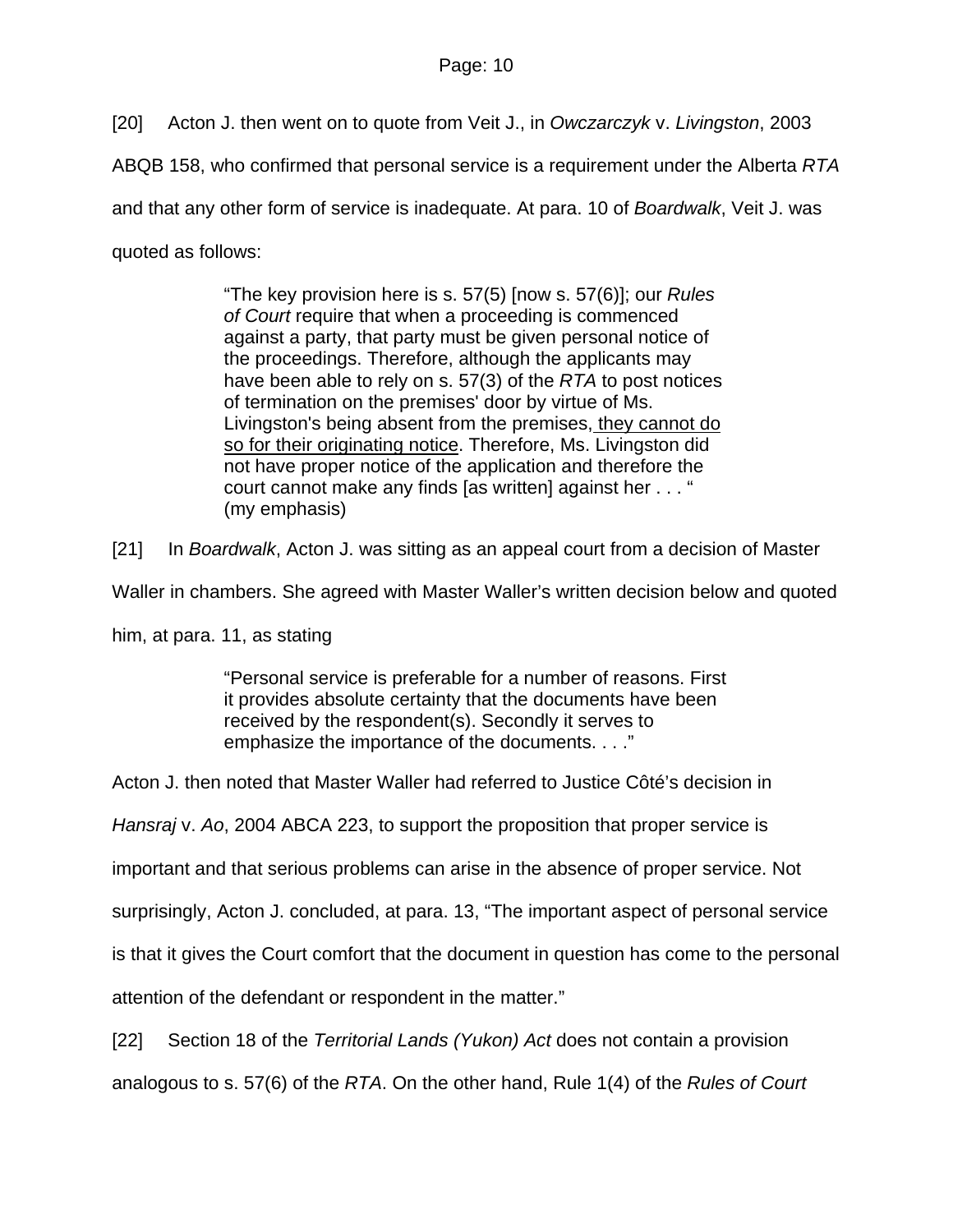states that "These rules govern every proceeding in the Supreme Court except where an enactment otherwise provides." Despite the initial attraction of the argument of the Minister's counsel on this point, I am not persuaded that s. 18(1) can be construed as an enactment which "otherwise provides". As was the case in *Schulz*, s. 18 grants an extraordinary remedy which ought to be strictly construed. If the legislature truly intended that an application for a summons could be made without notice, I expect it would have expressly stated that in the *Act*, which it did not.

[23] Therefore, I find that Rule 10 applies to s. 18(1), such that the application for the summons must be brought by an originating application, more specifically a petition, and that a copy of the petition and each affidavit in support must be served on all of the named respondents. Rule 11, in turn, requires that service on an individual is effected by leaving a copy of the document with that person. In the alternative, the petitioner may seek an order for substituted service under Rule 12 "where, for any reason, it is impracticable to serve" the application under Rule 11.

[24] The flaw in the "balancing of interests" argument of the Minister's counsel, as I understood it, is that s. 18(1) seems to presuppose that a person who is unlawfully occupying territorial lands is someone capable of being identified. There are basically two instances in which s. 18(1) is engaged. The first instance would be where "the right of any person to use, possess or occupy territorial lands has been forfeited." It seems to me that any suggestion of forfeiture would necessarily require the government to have some information about the identity of the occupier who previously enjoyed the "right" to occupy the lands in question. The second instance in which s. 18(1) might be engaged is where a person unlawfully occupies territorial lands "and that person continues to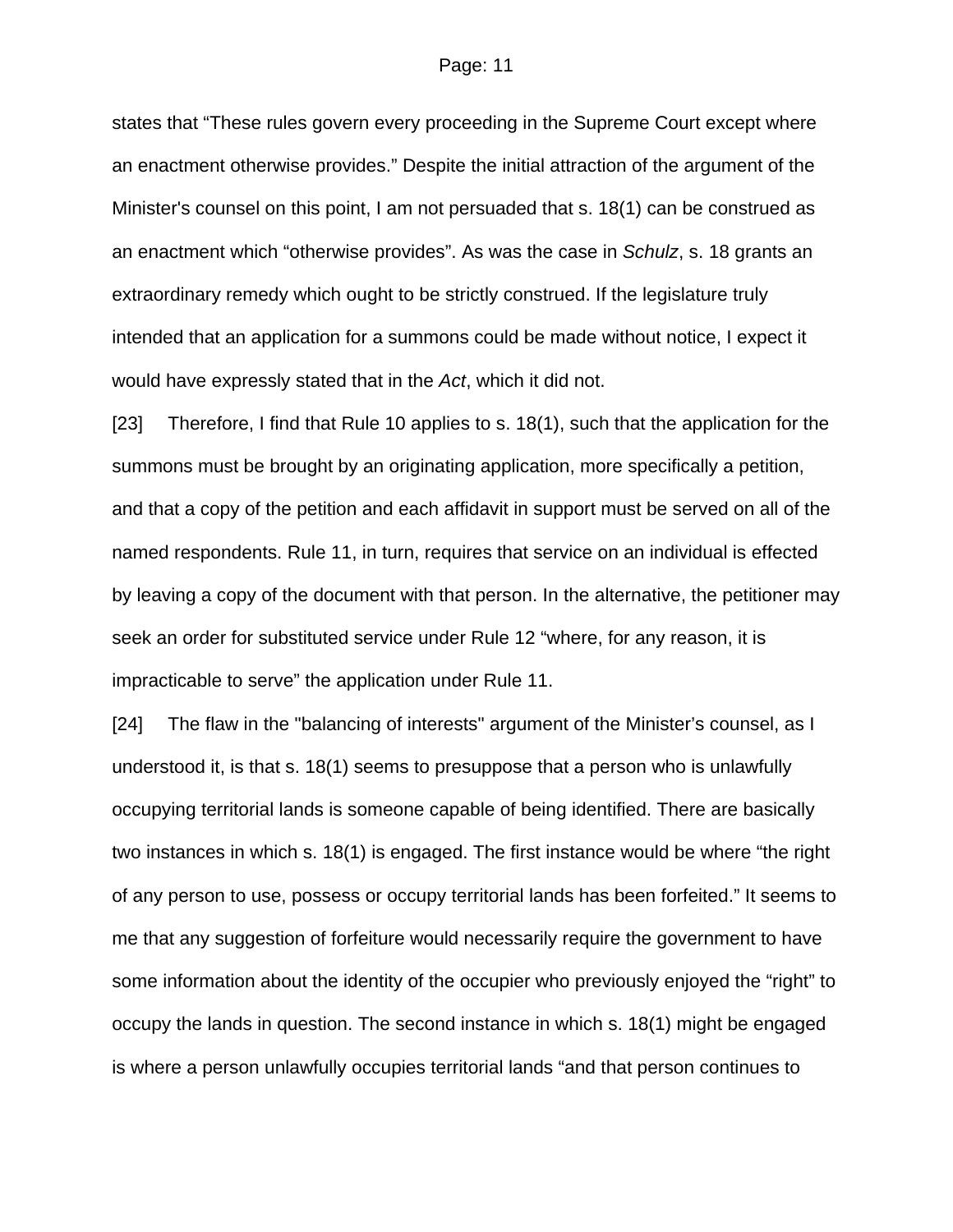use, possess or occupy, or fails to deliver up possession of, the lands." Once again, this

would seem to presuppose that the government has been able to identify the occupier and demand that they vacate and deliver up possession. Otherwise, it would seem to me to be difficult if not impossible for the Minister to be able to hold the opinion that a person is *continuing to occupy* (as opposed to having abandoned) or is *failing to deliver up possession of* the lands, if the identity of the person is unknown. In other words, insofar as the words of the statute suggest the occupier has made a choice, it would seem to be virtually impossible for the Minister to obtain an order for a summons under s. 18(1) of the *Act*, where the identity of the alleged unlawful occupier is unknown. [25] As for the potential prejudice to the government, if my reasoning here is correct, perhaps an example will help to clarify my thinking. A government inspector may come across a cabin which appears, to have been unlawfully constructed on territorial lands. After a diligent search, the owner/occupier cannot be located. On my analysis of s. 18(1) above, the government would not be able to obtain a summons to vacate or show cause. In the absence of such a summons, nor would the government be able to obtain an order for summary removal of the cabin under s. 18(2) of the *Act*. In those circumstances, I expect the government would continue to monitor the cabin. If no activity or sign of occupation were observed for a lengthy period of time, the government could consider an action in common law based upon the notion of abandonment. Alternatively, if signs of occupation are detected, this should eventually lead the government to the identity of the occupier, in which case it could *then* take action under s. 18 of the *Act*. In the meantime, the government suffers virtually no prejudice, other than the continued existence of the cabin on the lands. But, absent any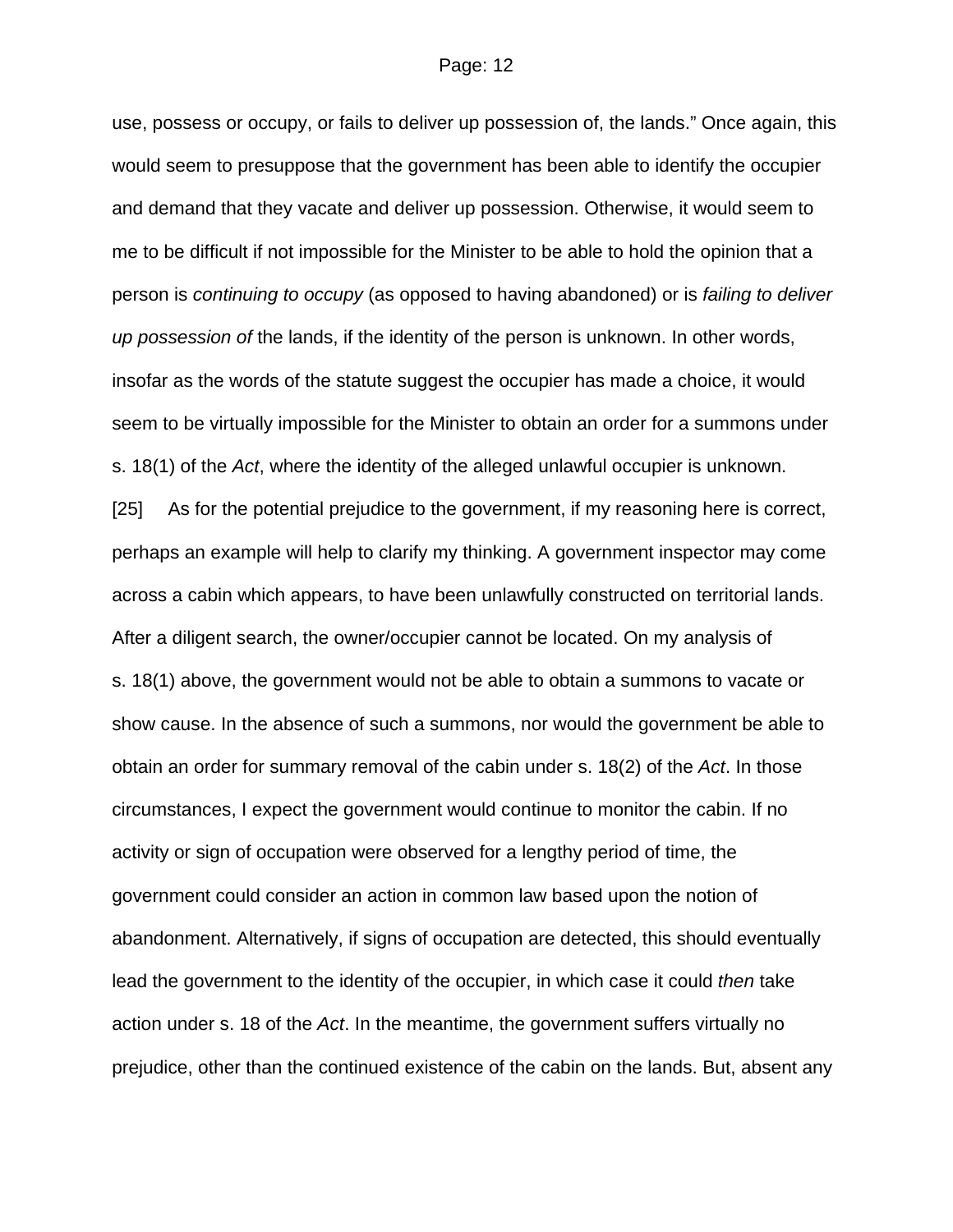environmental concerns or other competing interests, that prejudice is far less than the potential loss of a significant investment by an occupier who, after summary removal of the cabin, is able to establish their lawful authority to occupy.

### **CONCLUSION**

[26] I conclude that s. 18(1) of the *Territorial Lands (Yukon) Act* requires that notice of the application for the summons be given to the person(s) being summoned.

[27] In this case, the petition was filed on December 19, 2006 and the order authorizing the summons was made on December 20, 2006. However, I am informed that the corporate respondent, Bonnet Plume Outfitters (1989) Ltd., did not receive delivery of the petition until the following day, December 21, 2006, and that the individual respondent, Chris McKinnon, did not receive his copy of the petition and supporting documents until January 4, 2007. Therefore, there is no question that the order of December 20, 2006 was made without notice to both respondents. As I have held that notice was required, then, pursuant to Rule 2(2)(b), there has been a failure to comply with the *Rules of Court* and accordingly I set aside the issuance of the summons.

[28] The respondents' counsel expressly asked that I merely "suspend" the operation of the summons, pending a new hearing on whether it should be issued. Perhaps I am being overly technical, but the notion of a "suspended" summons seems to invite a form of judicial review of the December  $20<sup>th</sup>$  order and I don't understand that to be the respondents' intention. Rather, they wish an entirely fresh hearing, at which they expect to file their own responsive materials. In these circumstances, it makes more sense to